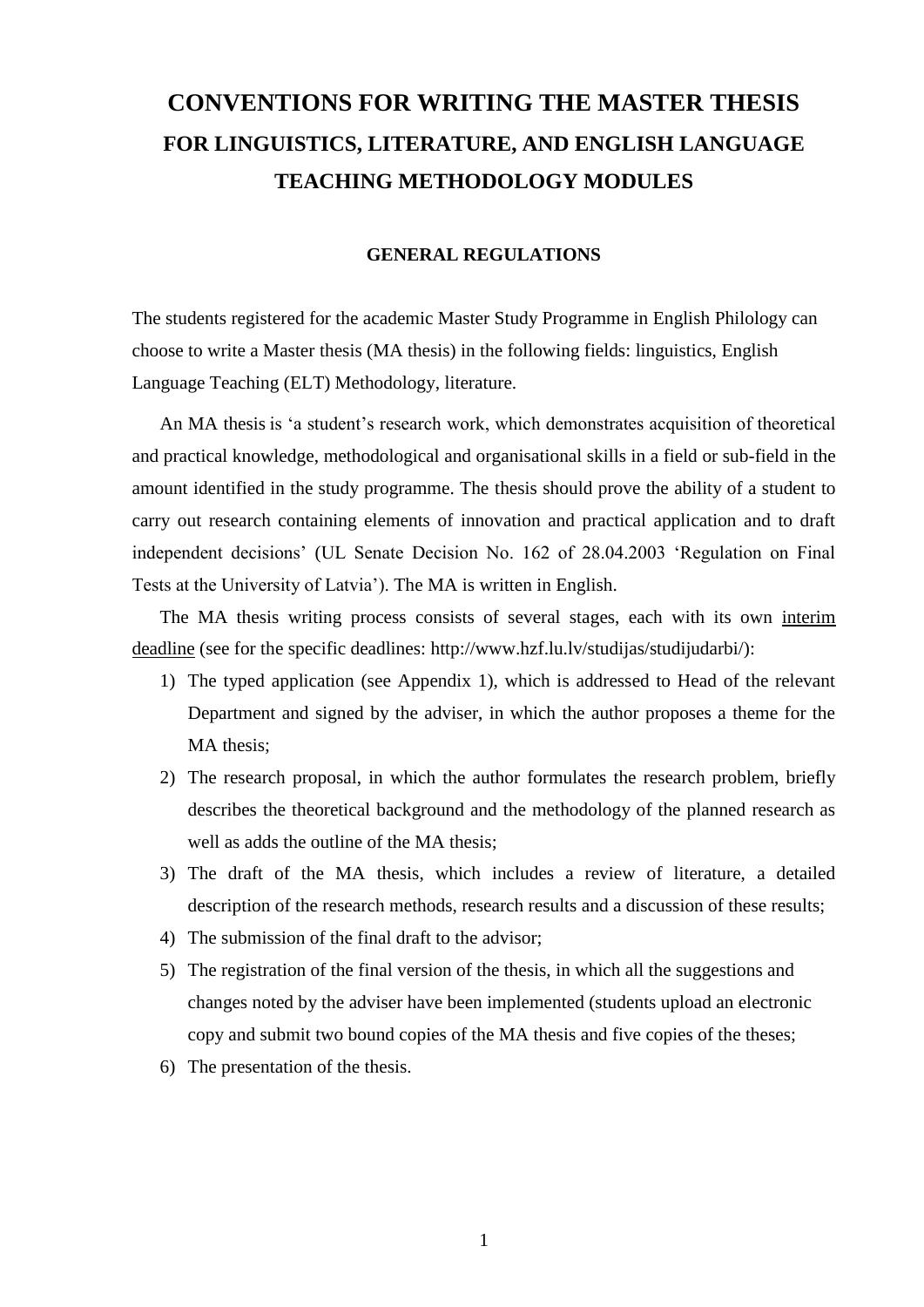#### **PREPARATION OF THE ELECTRONIC COPY**

The file with the final draft of the MA thesis is converted into the PDF format and uploaded in the University of Latvia informational system (LUIS). The abstract is also pasted in the provided slot in LUIS.

The electronic copy is saved under the name formed from the student's full name without diacritic marks and ID, e.g., Berzins Janis BJ93010. The size of the file being uploaded must not exceed 50 MB.

#### **REGISTRATION OF THE MASTER THESIS**

The MA thesis has to be printed in two copies – one with a hard cover and the other one – spiral bound. Five copies of the theses has the name and surname of the author, the title of the MA thesis.

Further, the МA thesis has to be registered and submitted in accordance with the general university requirements (see<http://www.hzf.lu.lv/studijas/studijudarbi/> : LU 03.02.2012 rīkojums Nr. 1/28 'Prasības noslēgumu darbu (bakalaura, maģistra darbu, diplomdarbu un kvalifikācijas darbu) izstrādāšanai un aizstāvēšanai Latvijas Universitātē') on the date specified by the faculty.

#### **LENGTH OF THE MASTER THESIS**

It is important to present the MA thesis according to the standards laid down by the Faculty of Humanities.

The length of the МА thesis is set between **60 to 70 pages**. The limits of length **include** a list of abbreviations/acronyms (optional), an introduction, chapters, conclusions, theses, references and a glossary (optional), but **exclude** appendices. Only under exceptional circumstances will permission be granted to exceed the limits. A student who needs to exceed the limits submits a formal application to Head of the relevant Department, supported by his/her advisor, but not later than one month before the date of the submission of the MA thesis.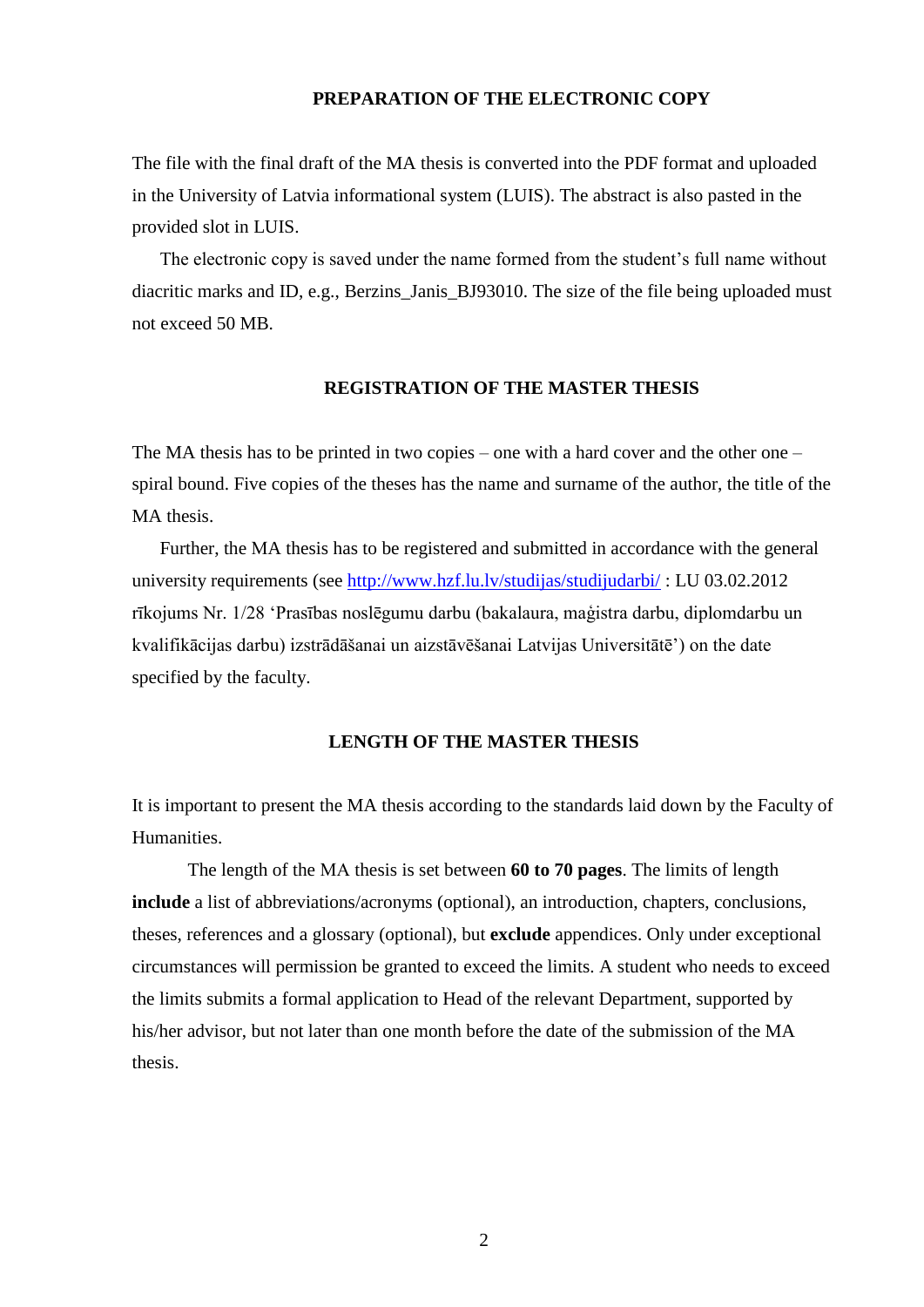#### **STRUCTURE OF THE MASTER THESIS**

- 1. COVER (see Appendix 2)
- 2. TITLE PAGE (see Appendix 3)
- 3. ANOTĀCIJA

It is a precise translation of the abstract (see point 5 below). The key words (Atslēgvārdi) are also translated.

4. ABSTRACT

The length of the abstract is not more than 850 characters with spaces. It comprises the following information:

- background/topic;
- purpose;
- methods;
- results;
- ❖ conclusions.

After a paragraph long abstract, key words are added, i.e. 4-8 words or phrases characterising the theme and research methods, for example:

**Key words:** essay writing, argumentative essays, coherence, organizational patterns

5. CONTENTS (see Appendix 4)

The table of contents is designed automatically.

- 6. LIST OF ABBREVIATIONS AND ACRONYMS (optional)
- 7. INTRODUCTION:

The introduction states concisely:

- $\triangleleft$  background of the study;
- $\div$  significance of the problem;
- goal of the research paper;
- hypothesis or research questions;
- $\triangleleft$  enabling objectives;
- research methods;
- ❖ theoretical framework;
- data collection techniques (where applicable);
- $\triangleq$  research subjects/participants/population (where applicable);
- corpus of the texts analysed (where applicable);
- $\bullet$  short summary (1-2 sentences) of each chapter.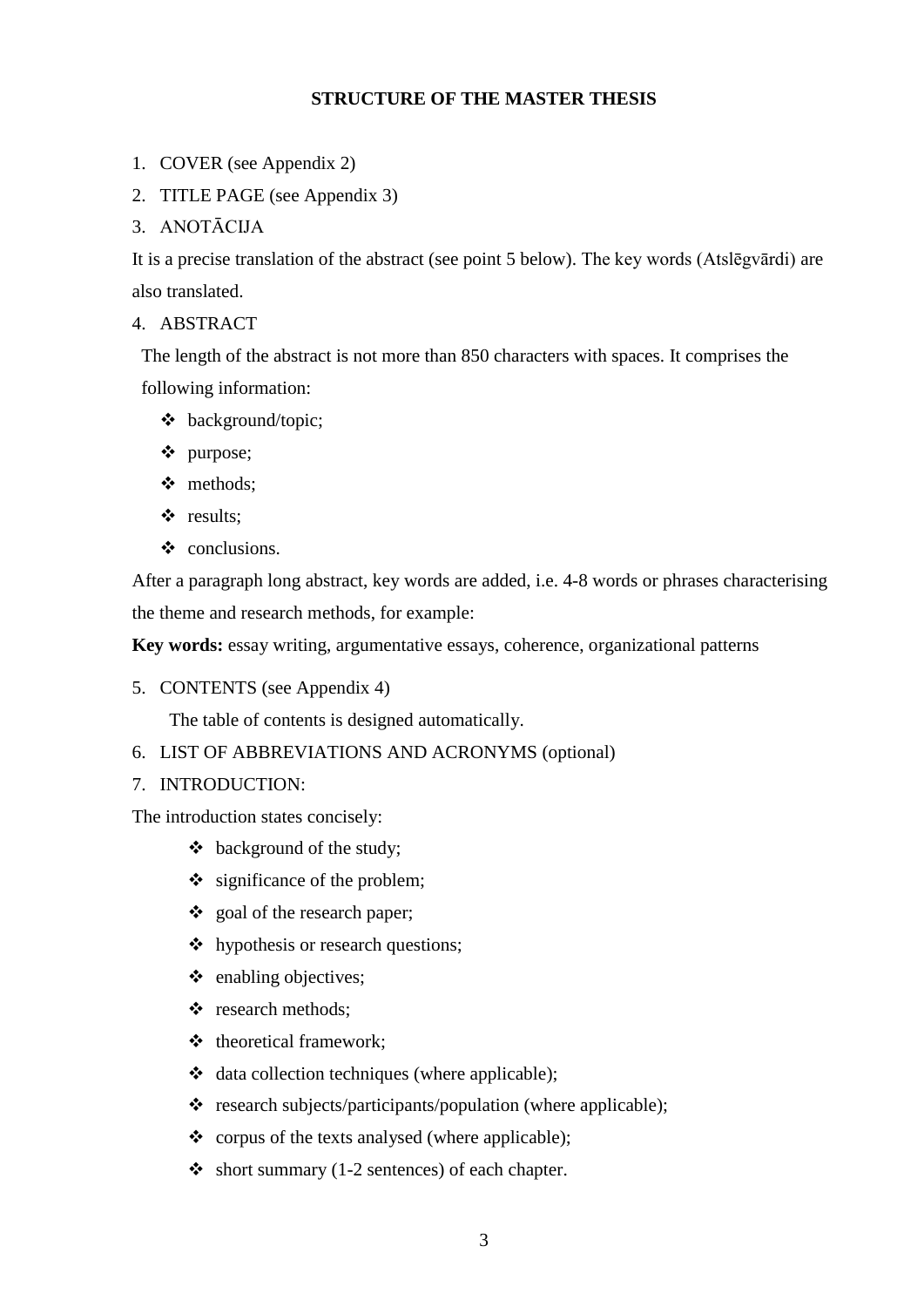#### 8. CHAPTERS

This body of the thesis deals with the theoretical and empirical aspects of the research and is organised in chapters and subchapters, with chapter and subchapter headings. Each chapter starts with a short (e.g. a paragraph long) introduction and conclude with a paragraph that briefly summarizes the chapter, draws conclusions and looks ahead to the next chapter, indicating the readers what they may expect.

The chapters include:

Literature review – a review of the theoretical and empirical literature, providing the theoretical background to the problem under research.

- **Empirical research –** empirical data are used to validate the proposed hypothesis or answer the research questions:
	- $\triangleright$  **Methodology** a description of the methodology used in the study. Depending on the field of research, the methodology section may comprise:
		- method, for example a case study;
		- data collection instruments/ research tools, for example, questionnaires;
		- description of the corpus of the texts analysed;
		- procedure of the research;
	- **Results of the study –** a presentation of the results, organized in terms of the hypothesis/research questions.

#### 9. CONCLUSIONS

The chapters are followed by relevant conclusions drawn on the basis of the data. This section briefly summarizes and generalizes the main findings of the research, both theoretical and empirical, and may describe practical implications, limitations of the research and directions for future investigations. Thus, it comprises:

- an introductory paragraph including a restatement of the goal and the hypothesis/research questions;
- Summary of the research results;
- discussion of their meaning in a broader context, including strengths and weaknesses of the research, and recommendations and suggestions for further research.

#### 10. THESES

Theses are the most significant findings made while performing the research; ten to twelve theses would be sufficient.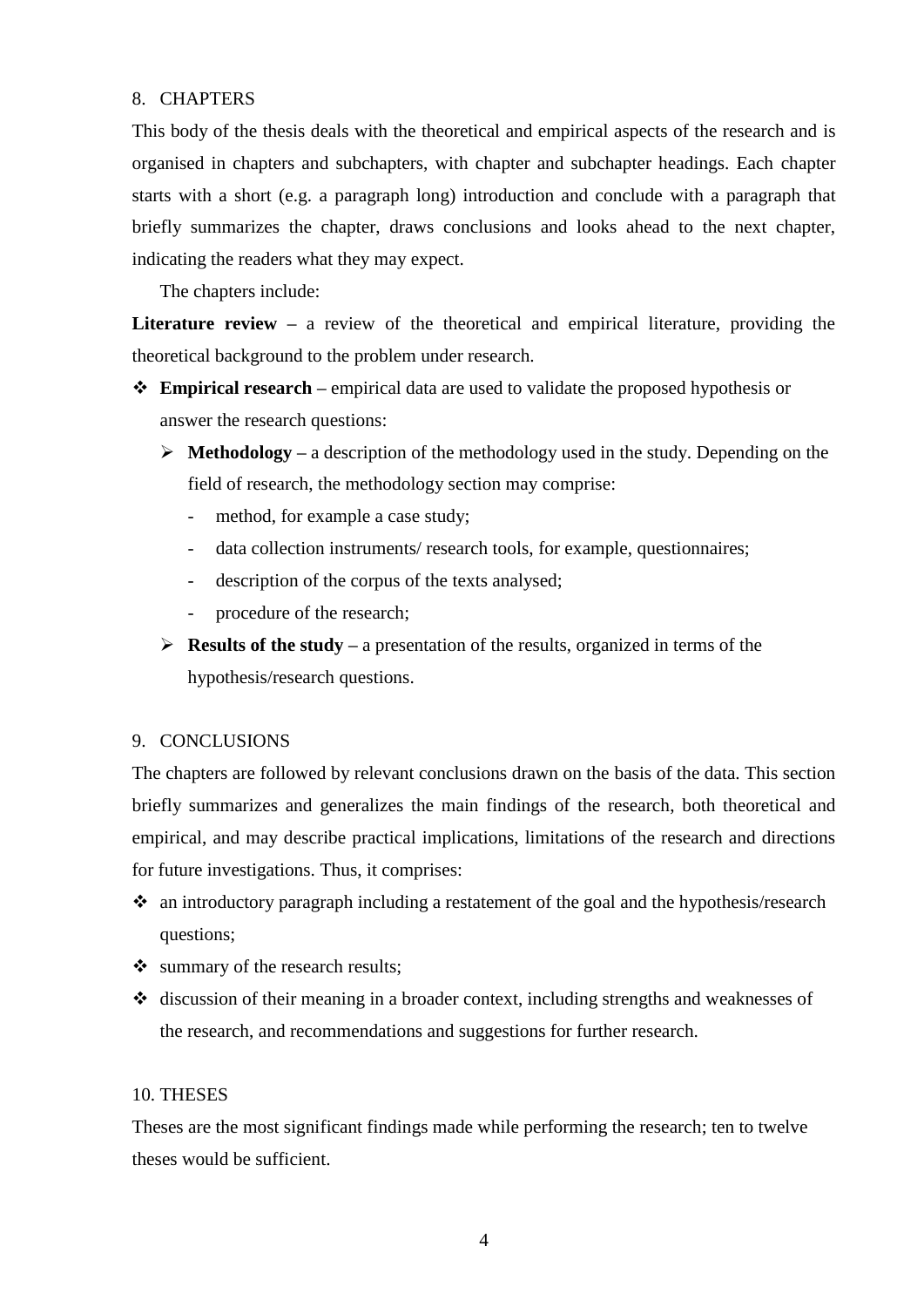#### 11. REFERENCES

This part of the thesis lists books, articles and other secondary sources used while writing the thesis. Only the sources referred to in the body of the thesis are listed. Items in the references are numbered and listed alphabetically:

- Latin characters (English, Latvian, then German);
- Cyrillic characters (Russian);
- Websites without the author and the title.

The section below outlines the most common entries for writing items in the references. If any questions are not answered here, one should consult his/her advisor.

**Book by one author**:

Name of author Year of publication Title Place of publication Publisher

Cook, G. (1989) *Discourse.* Oxford: Oxford University Press.

Porte, G. K. (2010) *Appraising Research in Second Language Learning: a practical approach to critical analysis of quantitative research*, 2nd ed. Amsterdam and Philadelphia: John Benjamin Publishing Company.

#### **Book by several authors:**

Give the names in the same order as they are on the title page.

Swales, J. M. and Feak, C. B. (1994) *Academic Writing for Graduate Students. A Course for Nonnative Speakers of English*. Ann Arbor: the University of Michigan Press.

#### **Chapter or article in an edited collection:**

Coady, J. (1979) A psycholinguistic model of the ESL reader. In R. Mackay, B. Barkman, and R. R. Jordan (eds.) *Teaching Reading Skills* (pp. 219-223). London: Longman.

#### **Book with an editor**:

Celce-Murcia, M. (ed.), (2001) *Teaching English as a Second or Foreign Language*. Boston: Heinle & Heinle.

#### **Dictionaries and encyclopaedias:**

*Longman Dictionary of English Language and Culture* (1992) Essex: Longman.

#### **Journal or magazine article:**

Name of author Year of publication Title Journal Volume Number/issue Page numbers

Brown, B. (1994) Reading for research. *Journal of Education*, 1 (1): 21-4.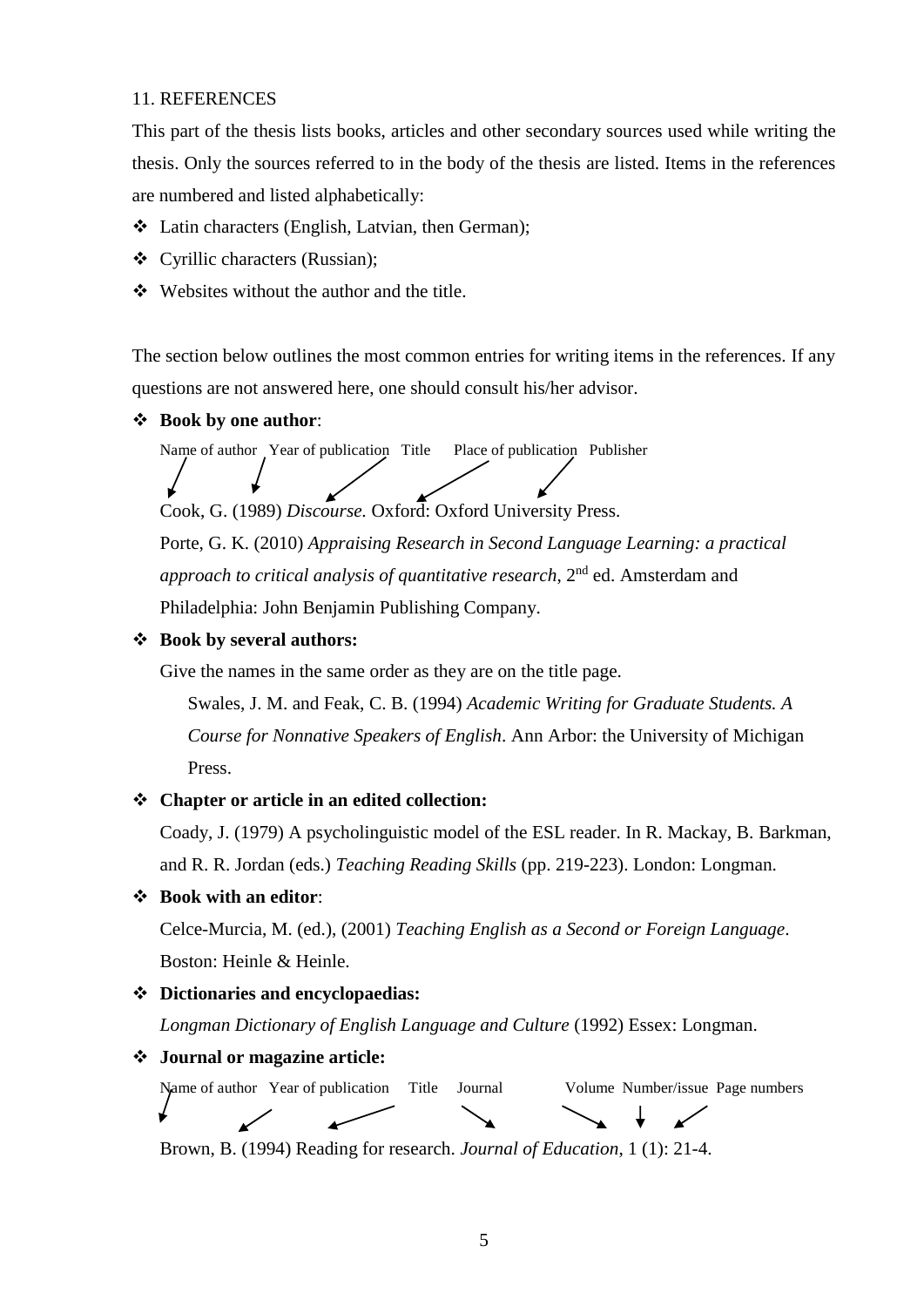#### **Doctoral dissertation:**

Thompson, P. (2001) *A Pedagogically-Motivated Corpus-Based Examination of PhD Theses: Macrostructure, Citation Practices and Uses of Modal Verbs.* Unpublished doctoral dissertation. Reading: University of Reading.

#### **Online sources:**

The Internet-assessed information has to be provided in full form. Then the document's URL (Internet address) after *Available from* and the date when it was *accessed* (that is, the date on which the source has been viewed or downloaded) are written:

Brown, B. (2003) *Research*. London: University of London. Available from <http://www.oup.com/elt/global/> [Accessed on 2 January 2021].

If **only the Internet address is known**, it appears at the end of the list under a separate heading *Online sources,* numbered anew, for example

#### **Online sources**

• [Online 1] Available from<http://www.oup.com/elt/global/> [Accessed on 2 January 2021].

#### **Newspaper or magazine article:**

Kelly, P. (2010) Labor leadership change rewrites rulebook. *Australian*, 24 June. Available from http://www.theaustralian.com.au/news/opinion/labor-leadershipchange-rewrites-rulebook/story-e6frg74x-1225883864100 7 [Accessed on 7 July 2021].

#### **Films:**

*Harry Potter and the Chamber of Secrets* (2002) [Film] Directed by: Chris Columbus. USA: Warner Brothers.

Other relevant details can also be added, for example

*Pride and Prejudice* (1995) [Film] BBC/A&E mini-series, (300 min). Directed by: Simon Langton; Screenplay by Andrew Davies.

#### **DVD and video:**

*Life of Campus* (2006) [DVD] London: Imperial College London.

Fragile Earth, 5 (1982) *South American Wetland: Pantanal.* [Video:VHS]. Henley: Watchword Video.

If the Video/DVD publication year is different from the film release year, then the year of publication is also indicated in the square brackets. If the producer (i.e. manufacturer of the disc) differs from the original producer, this is mentioned as well: *Pride and Prejudice* (1995) BBC/A&E mini-series, 6 parts (300 min). [DVD 2002,

AVG Videos]. Directed by Simon Langton; Screenplay by Andrew Davies.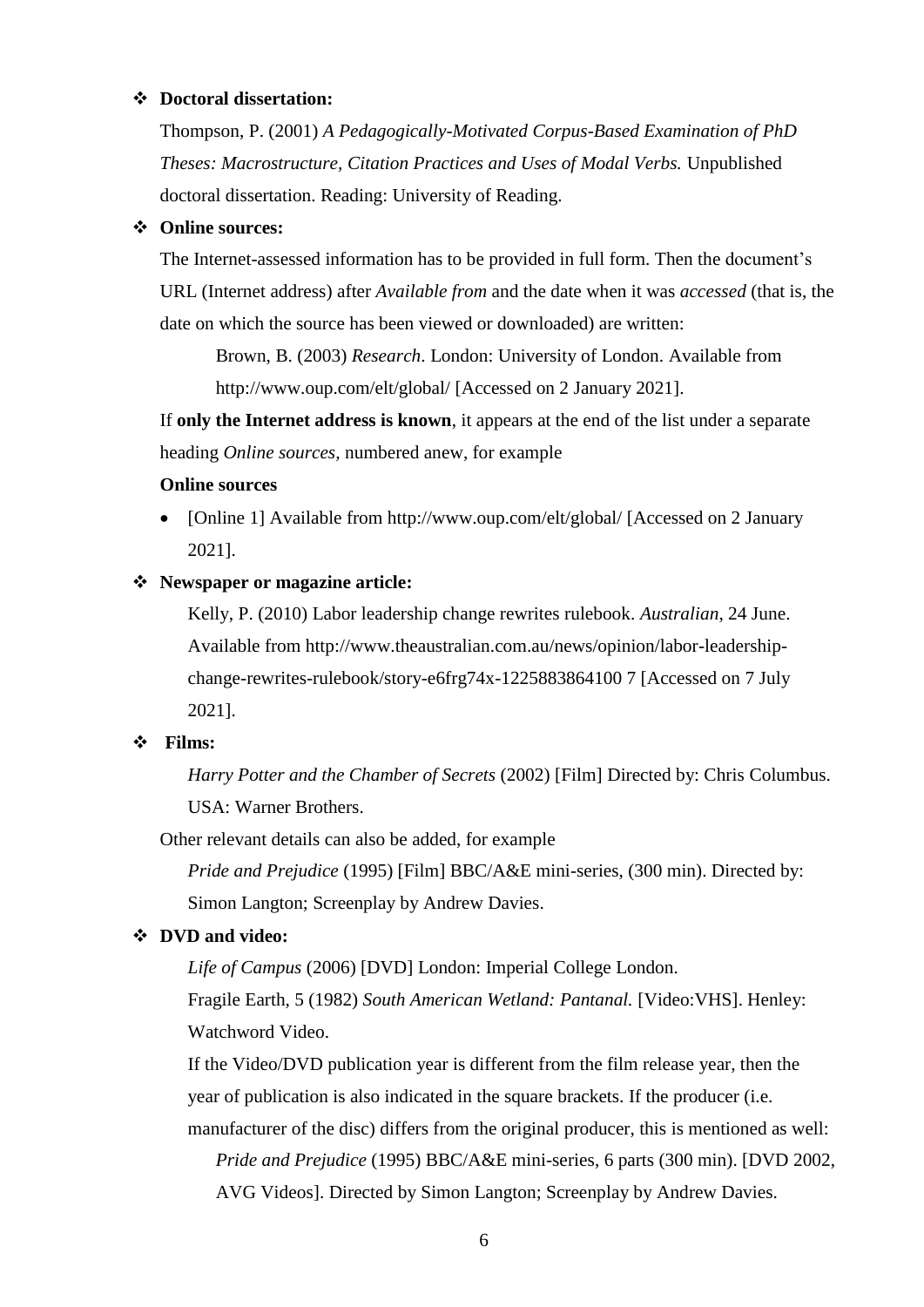#### **TV recordings:**

World in action (1995) *All Work and No Play.* [Video: VHS]. London, ITV, 21<sup>st</sup> January 1996.

#### **CD-ROMs**

CD-ROM entries usually start with an author or editor or the title of a particular text: James, A. (2002) Heart attack. *Encyclopaedia Britannica.* [CD-ROM]. London: Encyclopaedia Britannica.

#### **Government and legal documents**

Department of the Environment (2013) *Clean Air*. Available from http://www.environment.gov.au/cleaner-environment/clean-air.html [Accessed on 5 November 2021].

*Child Safety Legislation Amendment Act 2005* (Qld).

The list of references has a separate heading **Analysed texts**, aligned left, 12 pt. Each item starts with the acronym chosen. A sample of the list of references is provided below:

#### **References**

- 1) Flower, R. (1991) *Language in the News: Discourse and Ideology in the Press.* Abingdon: Routledge.
- 2) Julian, P. M. (2011) Appraising through someone else's words: The evaluative power of quotations in news reports. *Discourse & Society,* 22 (6): 766–780. Available from <https://journals.sagepub.com/doi/10.1177/0957926511411697> [Accessed on 12 February 2020].

#### **Online sources**

1) [Online 1] Available from https://www.cambridge.org/core [Accessed on 12 February 2020]

#### **Analysed texts**

- 1) [T 1] Elliot, L. (2019) George Soros: China is using tech advances to repress its people. *The Guardian*, 24 January. Available from [https://www.theguardian.com/business/2019/jan/24/george-soros-china-using-tech](https://www.theguardian.com/business/2019/jan/24/george-soros-china-using-tech-advances-to-repress-its-people)[advances-to-repress-its-people](https://www.theguardian.com/business/2019/jan/24/george-soros-china-using-tech-advances-to-repress-its-people) [Accessed on 12 February 2020].
- 2) [T 2] Graham, R. (2017) Global press freedom plunges to worst level this century. *The Guardian*, 30 November. Available from [https://www.theguardian.com/media/2017/nov/30/press-freedom-at-all-time-low](https://www.theguardian.com/media/2017/nov/30/press-freedom-at-all-time-low-journalist-safety-article-19-v-dem-study)[journalist-safety-article-19-v-dem-study](https://www.theguardian.com/media/2017/nov/30/press-freedom-at-all-time-low-journalist-safety-article-19-v-dem-study) [Accessed on 12 February 2020].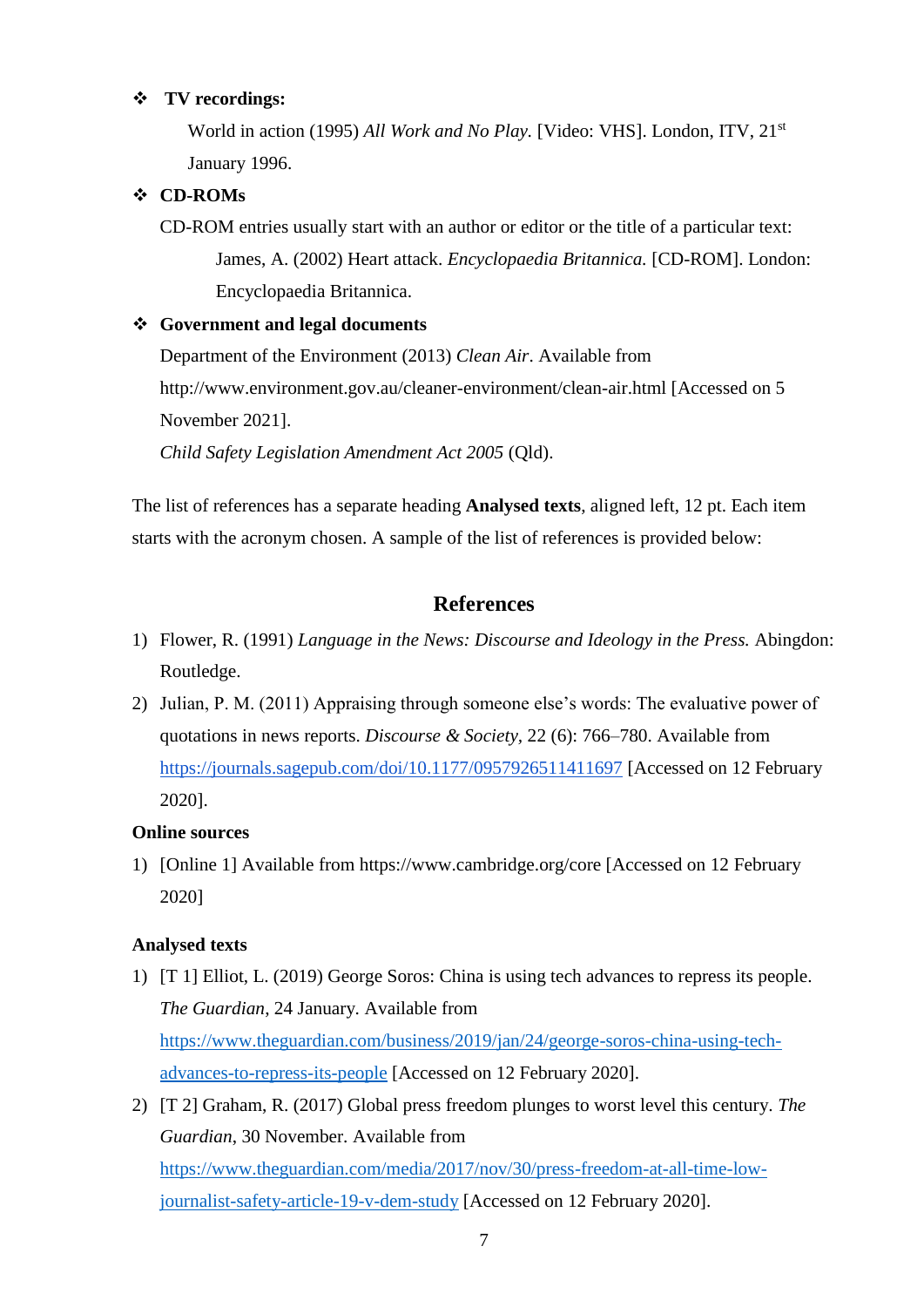#### 12. GLOSSARY (optional)

Glossary may contain definitions of the key terms. It is given only when the term is:

- $\triangleleft$  often used ambiguously in the research area;
- $\triangleleft$  too general and needs to be specified.

#### 13. APPENDIX/APPENDICES (optional)

Appendices comprise only the material that is relevant to the research. The following material is appropriate for appendices: tests, questionnaires, teaching materials used or designed, visual aids, text corpora, less important tables and figures, intermediary results and calculations or other kinds of illustrative material. Appendices are numbered with Arabic numbers, provided with headings and credited properly (if relevant), for example,

#### **Appendix 1: Lesson Plan**

14. ATTESTATION PAGE (Dokumentārā lapa) (see Appendix 5)

#### **FORMATTING**

The text is written and organized according to the following requirements: **Paper, font, point size, page numbers**

- A4 size white paper, text on one side;
- Word processed using Times New Roman;
- $\div$  Unjustified right edge;
- $\cdot$  14 pt. bold for headings, title case, centred, but 12 pt. bold for subheadings, sentence case, aligned left;
- $\div$  12 pt. for the main text of the thesis and long quotations;
- $\div$  11 pt. for the captions and the text of tables and figures;

The page numbers are centred and numbered consecutively (see Appendix 4). The pages are separated by page breaks. Numbers start with the list of abbreviations and acronyms (if any) or the introduction (see guidelines for page numbering at

[http://www.hzf.lu.lv/studijas/studijudarbi/\)](http://www.hzf.lu.lv/studijas/studijudarbi/).

#### **Spacing**

- ❖ Spacing between letters is normal;
- Spacing between lines throughout the MA paper, including the list of references, is 1.5 pt.;
- $\triangle$  There is no extra space between paragraphs; each paragraph is indented by 1 cm, except the first;
- $\triangleleft$  Long quotations, footnotes, tables and figures are single spaced (1 pt.).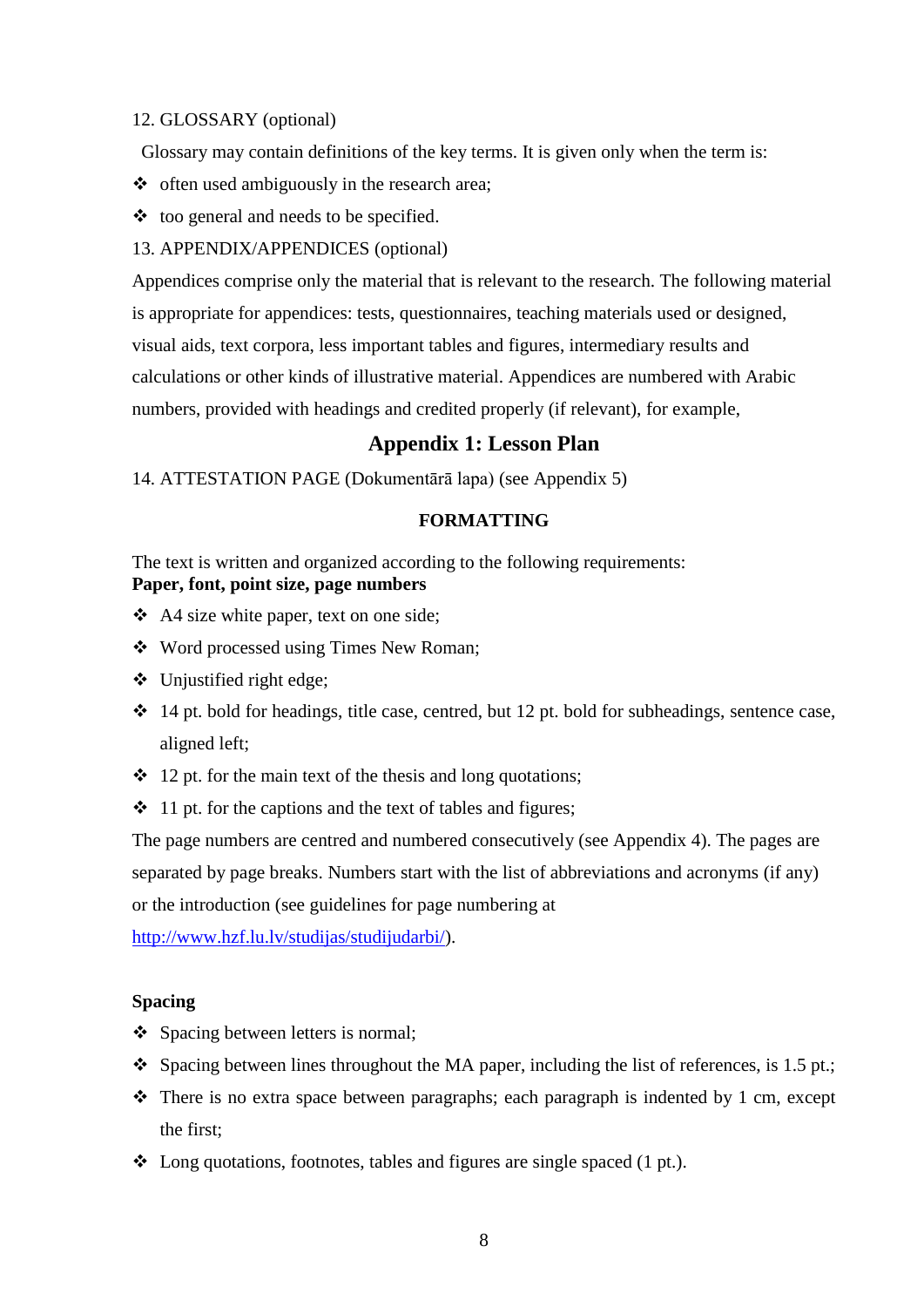#### **Margins**

 $\div$  2.0 cm for top, bottom, and right margins; 3.0 cm for left margins;

#### **Chapters and subchapters**

Each chapter starts on a new page and contains at least two subchapters, if used at all. Subchapters do not start on a new page. Capital letters in bold are used for headings; small letters in bold are used for subheadings. A full stop is not used after the heading or subheading. One empty line is left before and one empty line after each subheading.

#### **Abbreviations and acronyms**

The first time an abbreviation is used, the term is spelt out in full, with the abbreviation shown in brackets immediately afterwards, e.g. English for Specific Purposes (ESP). Further on, the term may be shown as an abbreviation. The same refers to acronyms.

#### **Tables and figures**

Conventionally, tables are referred to as *Tables*, while anything pictorial (be it a graph or a photograph) is called a *Figure*. These words are written in italics only in captions, but not in the text. They are numbered by chapter, i.e. the first figure (even if the only one) in chapter two would be Figure 2.1, the first table in chapter two would be Table 2.1, the second table would be Table 2.2 and so on. If the fourth table is inserted in chapter 3.1.1, it would be Table 3.4. The same system refers to Figures. The caption itself is in bold, for example,

| <i>Table 1.1</i> Linking words and phrases (Swales and Feak, 1994: 22) |  |
|------------------------------------------------------------------------|--|
|------------------------------------------------------------------------|--|

| $10000$ is <b>Examined</b> with the planet $(0, 0, 0, 0, 0)$ and $(0, 0, 0, 0)$ |         |  |
|---------------------------------------------------------------------------------|---------|--|
| <b><i>Looding</i></b>                                                           | aeadinc |  |
| Text                                                                            | Text    |  |

The captions of tables are written above, whereas the captions of figures are written below the data.



*Figure 1.1* **The students' opinion on the use of the tasks (N of students)**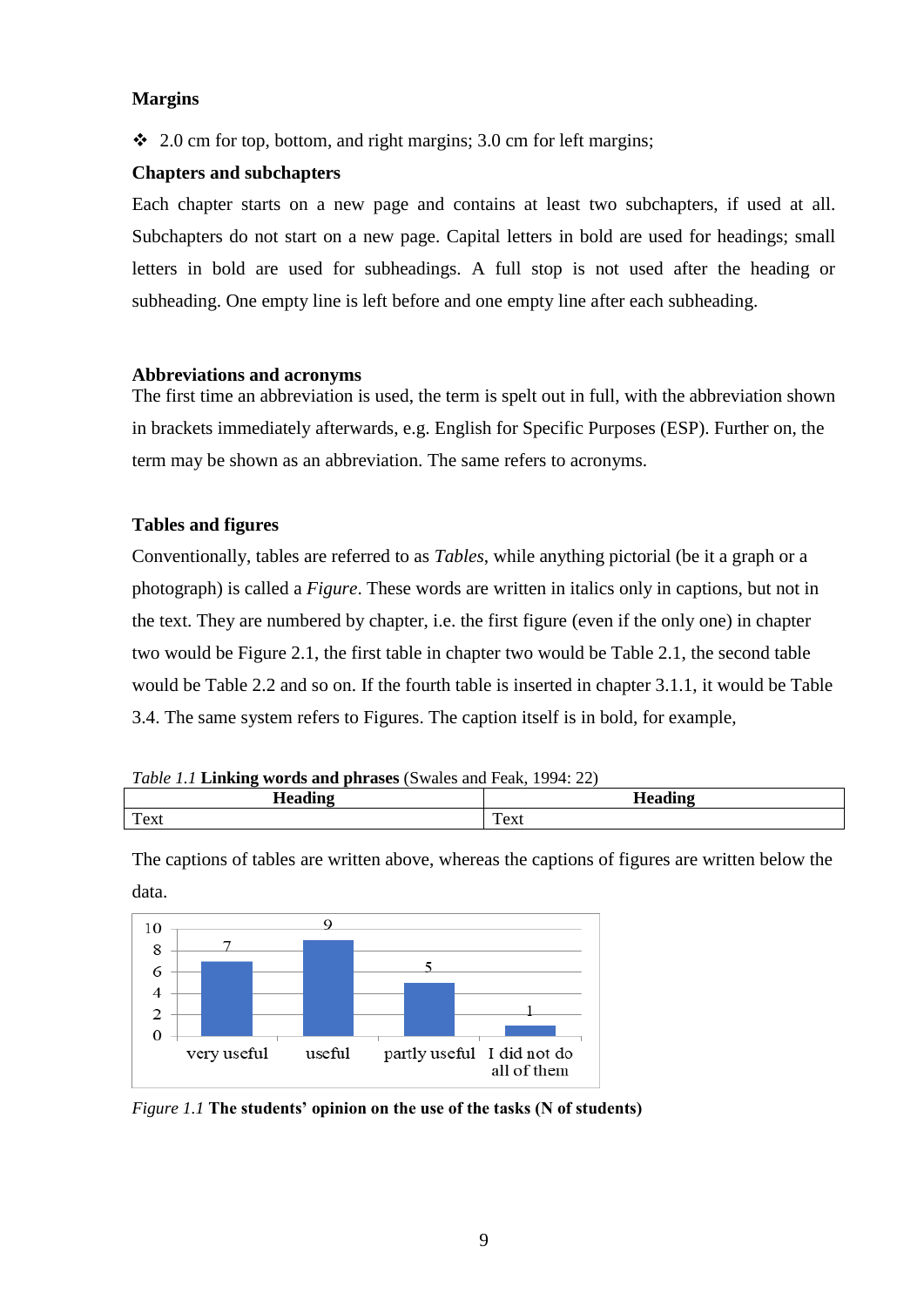#### **In-text citations**

 The **quotation, paraphrase and summary** of the author's words or ideas are acknowledged, i.e. the author's surname, the year of publication and the page number(s) are credited:

'The study of "speaker meaning" is called pragmatics' (Yule, 1996: 3).

'[…] "All my books investigate the end of Eden and the possibility of its reconstruction"' (Doucornet, 1999: 3 quoted in Trendel, 2013: 106). 'The learners' results, rather than being limited to a numeric grade, provide meaningful feedback and promote learning' (Brown and Hudson, 1998, discussed in Czura, 2013: 22).

Only the source read is credited in the References.

- $\triangle$  If a quotation is translated, the translator's name is mentioned in brackets (e.g. translated by A. Ozols).
- If there is **no publishing date**, (n. d.) is written instead of the year both in the body of the text and in the list of references, for example (Brown, n. d.: 5).
- If reference is to **the whole work**, it is not necessary to give a page number: Stern (1983) argues that the language user knows the rules governing his native language.
- With any **video/audio recording**, if the author is not known the title of the film or series is cited in the running text. Series titles are followed by the year of release in brackets: *World in Action* (2002) depicts …

The beginning of the **exact scene** is indicated by adding minutes and seconds:

'Mrs. Bennet: You should have seen how handsome and elegant he is!' (*Pride and Prejudice*, 1940: 5' 02'').

 If **more than one source** is cited, they are placed in chronological rather than alphabetical order:

A number of research studies have been conducted into the effect of motivation on language acquisition (Smith, 1995; Brown, 1997; Anderson, 2002).

**Short quotations** are incorporated into the text:

According to Jordan (2001: 98), 'It is important to acknowledge the source of the quotations; otherwise, you may be accused of plagiarism'.

**Note:** When quoting, single quotation marks are used. When the quoted material contains yet another quotation, the second quotation is enclosed in double quotation marks:

Bach and Harnish (1982: 188) argue that '"speak colloquially" is almost as empty as "speak idiomatically" is obscure if it has nothing to do with using idioms'.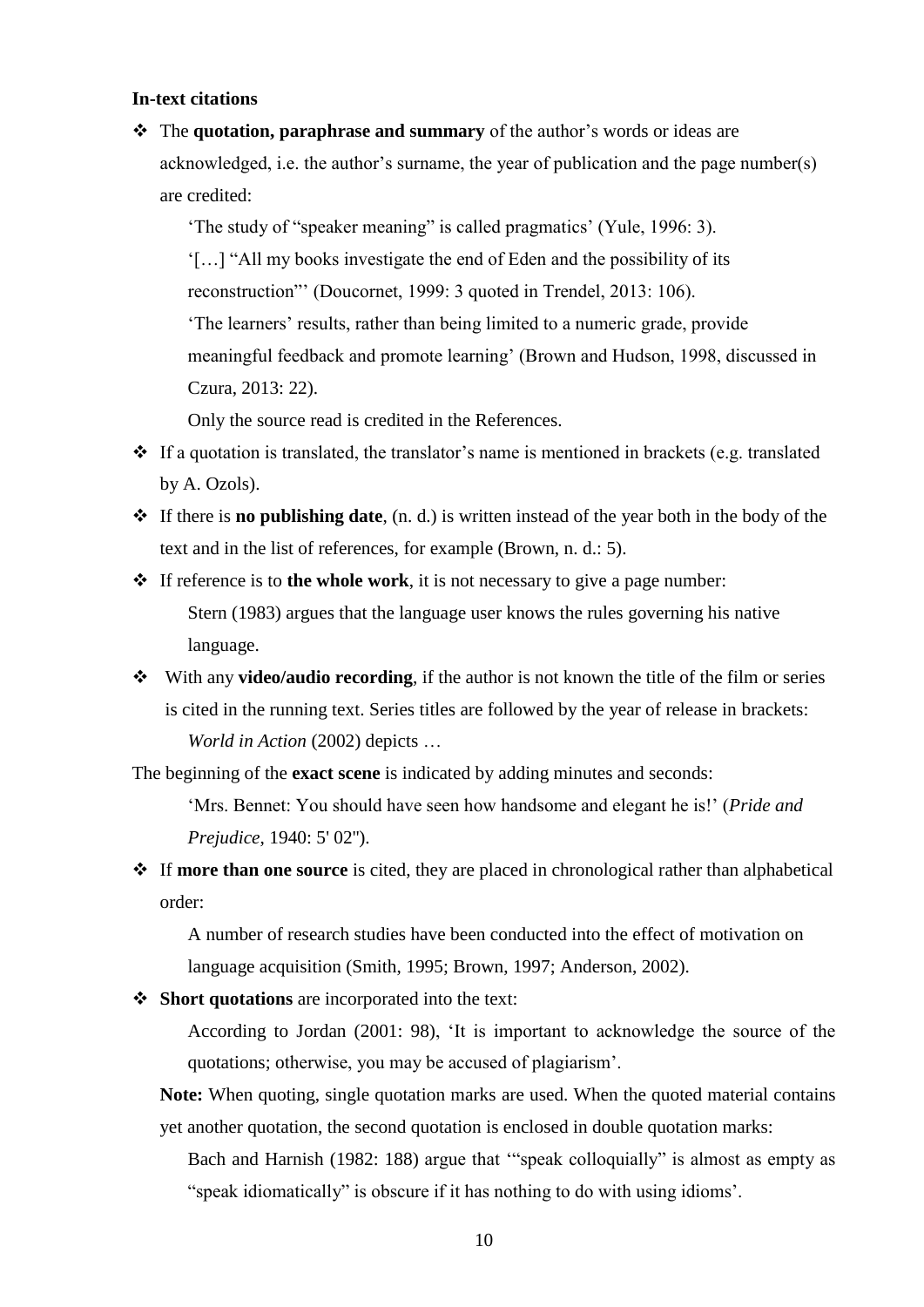**Longer quotations** (more than three lines in length) are set out separately. They are single-spaced and indented from the left-hand margin by 1 cm and written without any quotation marks:

Jordan considers that

the *main features* [italics added] of academic writing are as follows: it is formal in an impersonal […] style (often using impersonal pronouns and phrases and passive verb forms); cautious language [may, might, would, can, could, seem, appear a. o.] is frequently used in reporting research and making claims. (Jordan, 2000: 88)

- **Square brackets** tell the reader that the writer has added his or her own words to the quotation. An ellipsis in square brackets, i.e. […], is used to show that part of the quotation has been omitted.
- To refer to a **website without the author and the title**, Online 1 is written. In the list of references, the Internet sources are mentioned in order of appearance in the text:

A number of research studies have been conducted into the effect of motivation on language acquisition (Online 1).

To refer to a website with the author, but no page numbers, Online is written instead of the page numbers, e.g. (Brown, 2010: Online; Brown, n.d.: Online).

- If there are **more than three authors**, all their names appear when a reference to the publication is made for the first time. Then, only the first author is mentioned followed by *et al.* meaning 'and others', for example (Waters et al., 1999). In the list of references, all the authors are named.
- Use **ibid***.* (Latin for 'in the same place') to avoid repeating the author's name if the text continuously refers to the same source on the same page:

Quotations are the exact words of the author, which should be accurate, with the same punctuation and spelling (ibid.).

**Note:** If the page number is different, it is added, for example (ibid.: 1-2).

- If a reference is made to **two different items by the same author in the same year**, *a* or *b* is added to the year, for example (Cook, 1999a, 1999b). The same letters are used in the list of references.
- If a reference to a **course book is made** in the body of the text, it is more convenient to cite also the title or if the title is long, then the first three words are cited which are followed by three dots.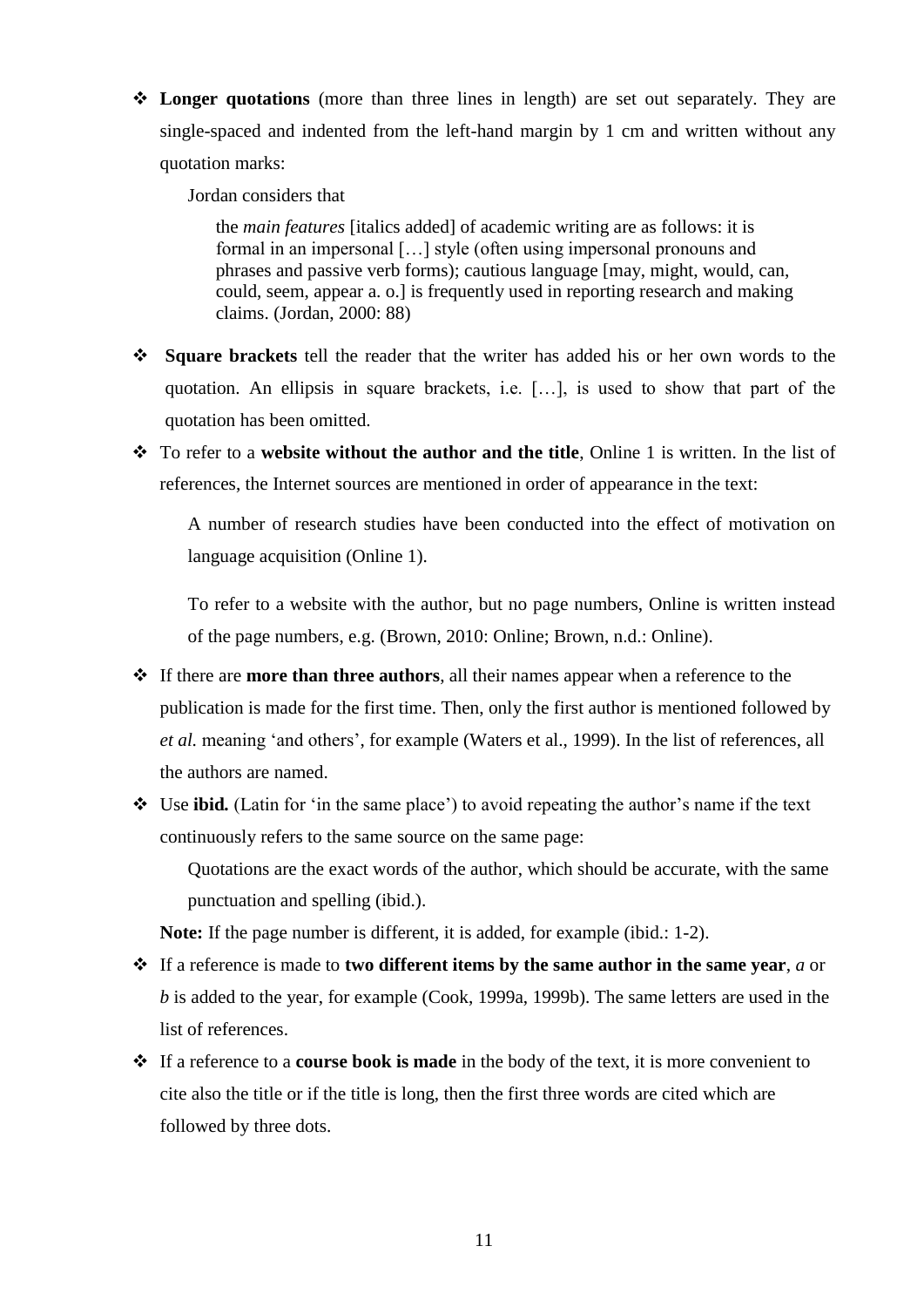- When a **literary work** is first introduced in the text, the title and the author are mentioned; the publication date may be omitted. If one book is under analysis, only page numbers can be written. A full reference is given in the list of references.
- If a work is produced by an **organization**, the name of the organization is used instead of the author's surname. In the running text, a proper reference with the corporate author and publishing date is given, for example (Ministry of Education and Science, 2021).
- $\cdot \cdot$  In order to cite the texts analysed, acronyms could be used, for example A1, A2 (or T1, T2). All sample sentences are introduced and displayed:

As shown in Example 1 (henceforth E1), the link verbs were used most frequently (15 instances out of 30) in the present simple tense:

[1] She's a very charming and pretty girl*.* [A1]

The acronym is introduced in the running text above:

Thirty articles (henceforth As) were chosen for analysis. The volume of A1 and A2 was ….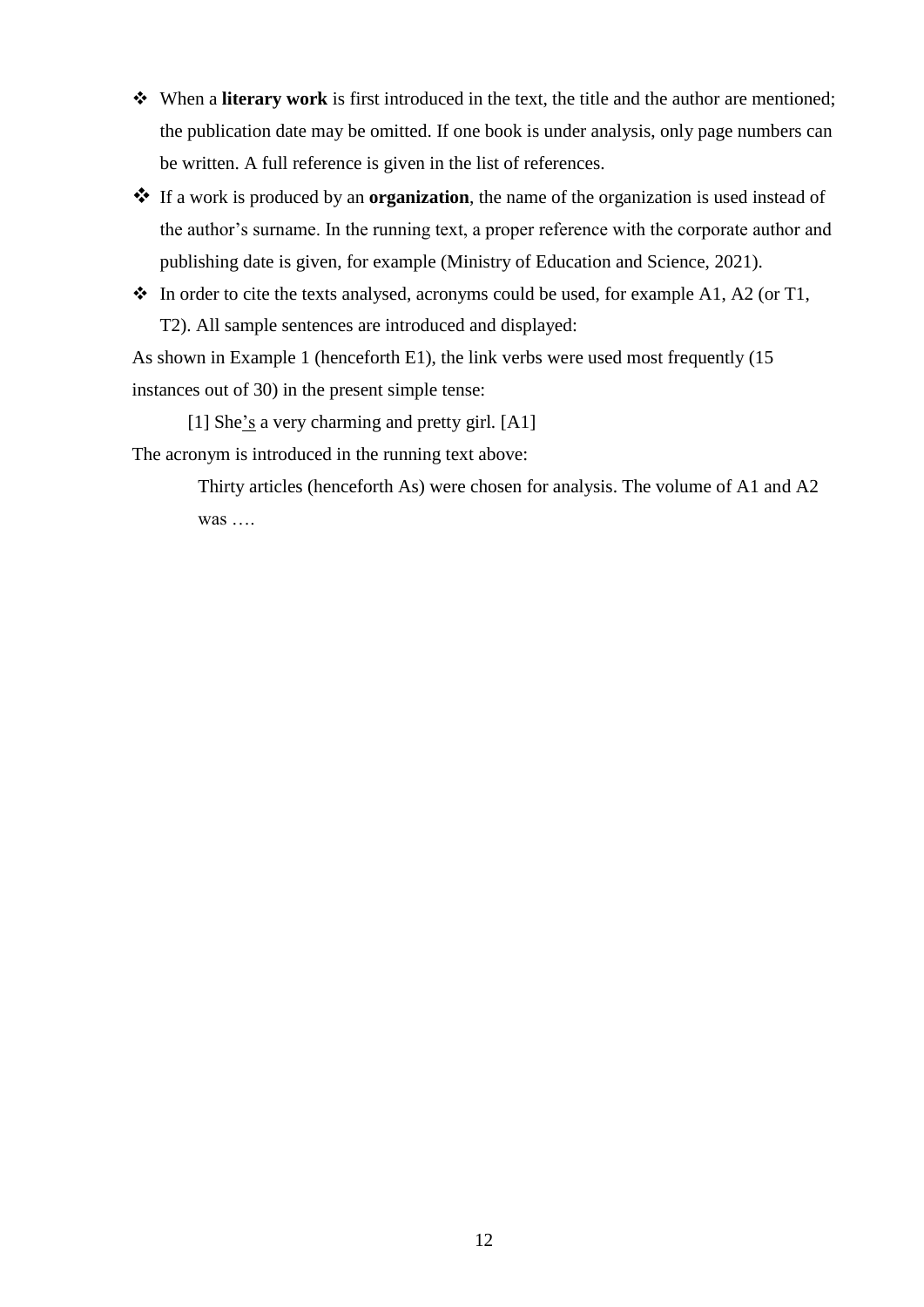# **Appendix 1**

# **Application (typed)**

| Humanitāro zinātņu fakultātes                                                          |                             |
|----------------------------------------------------------------------------------------|-----------------------------|
|                                                                                        | nodaļas vadītājai           |
|                                                                                        |                             |
| (vārds, uzvārds)                                                                       |                             |
|                                                                                        |                             |
|                                                                                        | maģistra studiju programmas |
|                                                                                        | semestra studenta/es        |
|                                                                                        | (vārds, uzvārds)            |
|                                                                                        | (studenta apliecības Nr.)   |
|                                                                                        |                             |
| iesniegums.                                                                            |                             |
| Lūdzu apstiprināt maģistra darba tematu (nosaukums jānorāda latviešu un angļu valodā): |                             |
|                                                                                        |                             |
|                                                                                        |                             |
|                                                                                        |                             |
|                                                                                        |                             |
|                                                                                        |                             |
|                                                                                        |                             |
|                                                                                        |                             |
| Darba vadītājs:                                                                        |                             |
| (vārds, uzvārds)                                                                       |                             |
| Rīgā,<br>(datums)                                                                      | (studenta paraksts)         |
|                                                                                        |                             |
| Saskaņots:                                                                             |                             |
| (darba vadītāja paraksts)                                                              | (datums)                    |
|                                                                                        |                             |
| Apstiprinu: Nodaļas vadītāja<br>(paraksts)                                             | (datums)                    |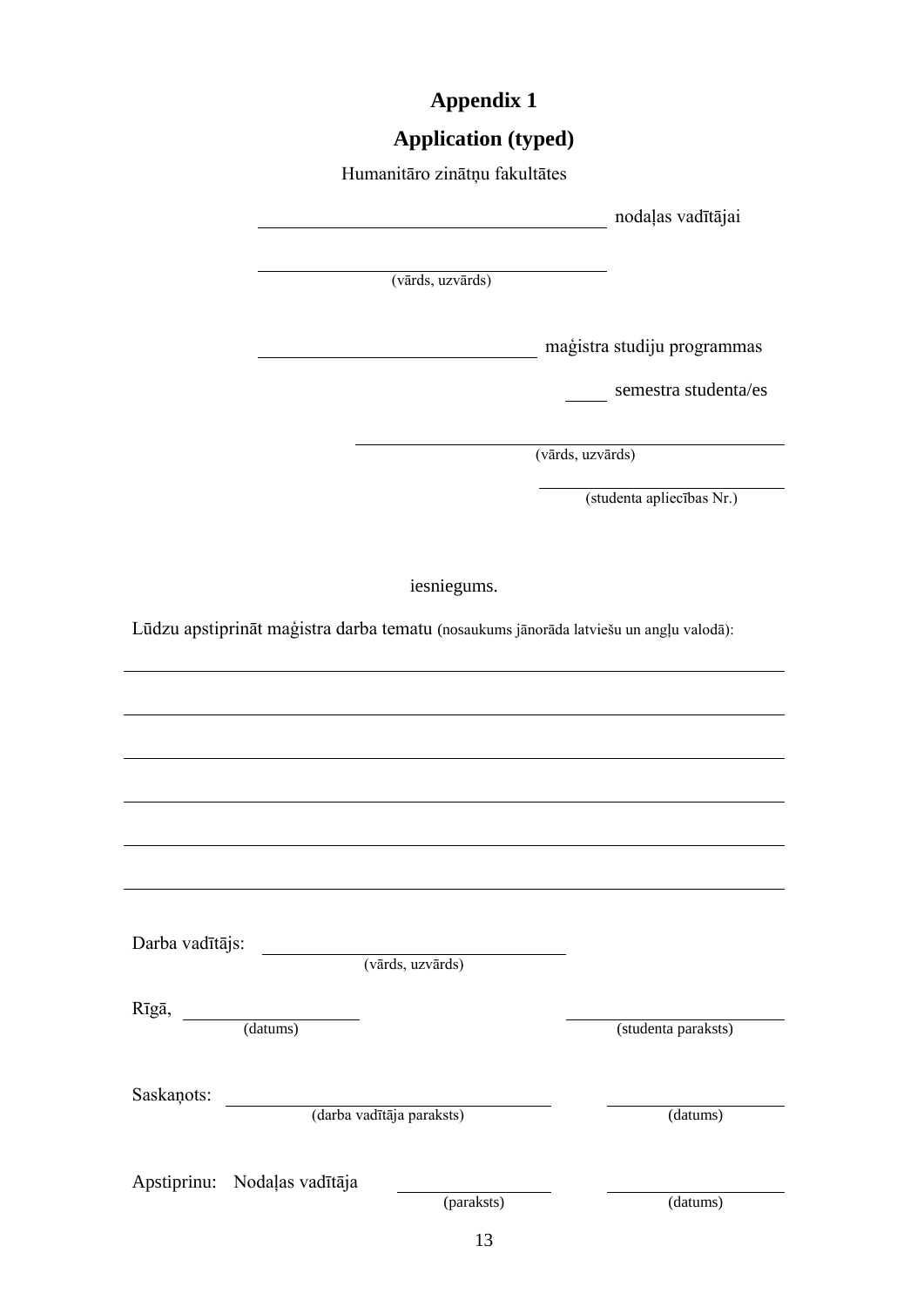**Appendix 2 Cover of Master Thesis**

LATVIJAS UNIVERSITĀTE

# **MAĢISTRA DARBS**

RĪGA 2021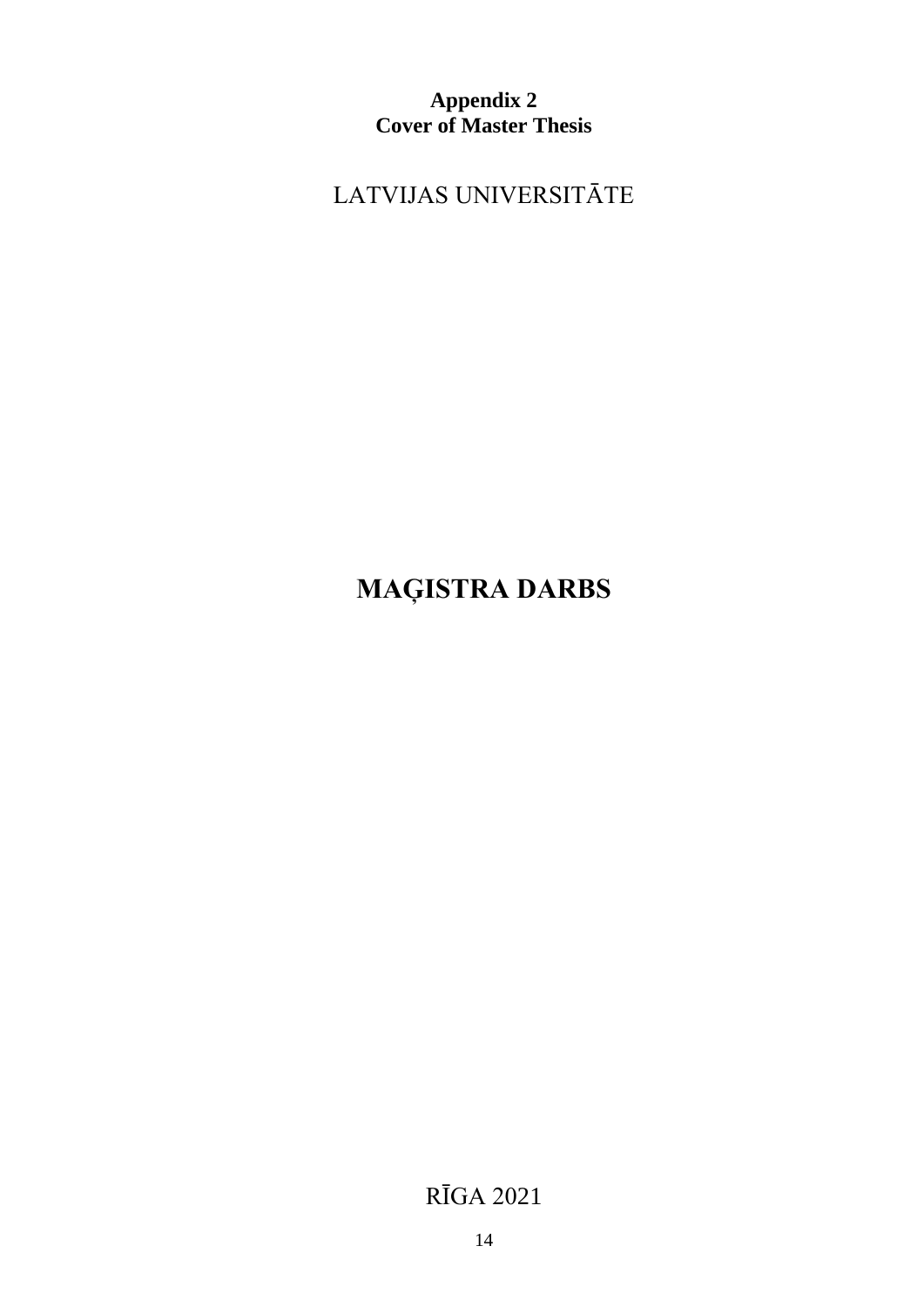# **Appendix 3 Title Page of Master Thesis** UNIVERSITY OF LATVIA FACULTY OF HUMANITIES DEPARTMENT OF ENGLISH STUDIES

[16 pt., centred]

## **TITLE IN ENGLISH**

[18 pt., bold, centred]

## **TITLE IN LATVIAN**

[16 pt., bold, centred]

# MASTER THESIS

[16 pt., centred]

**Name Surname** [14 pt., bold] Matriculation card No. ….. Adviser: prof./assoc. prof./assist. prof. Inta Liepa [14 pt., align right]

### RIGA 2021 [16 pt., centred]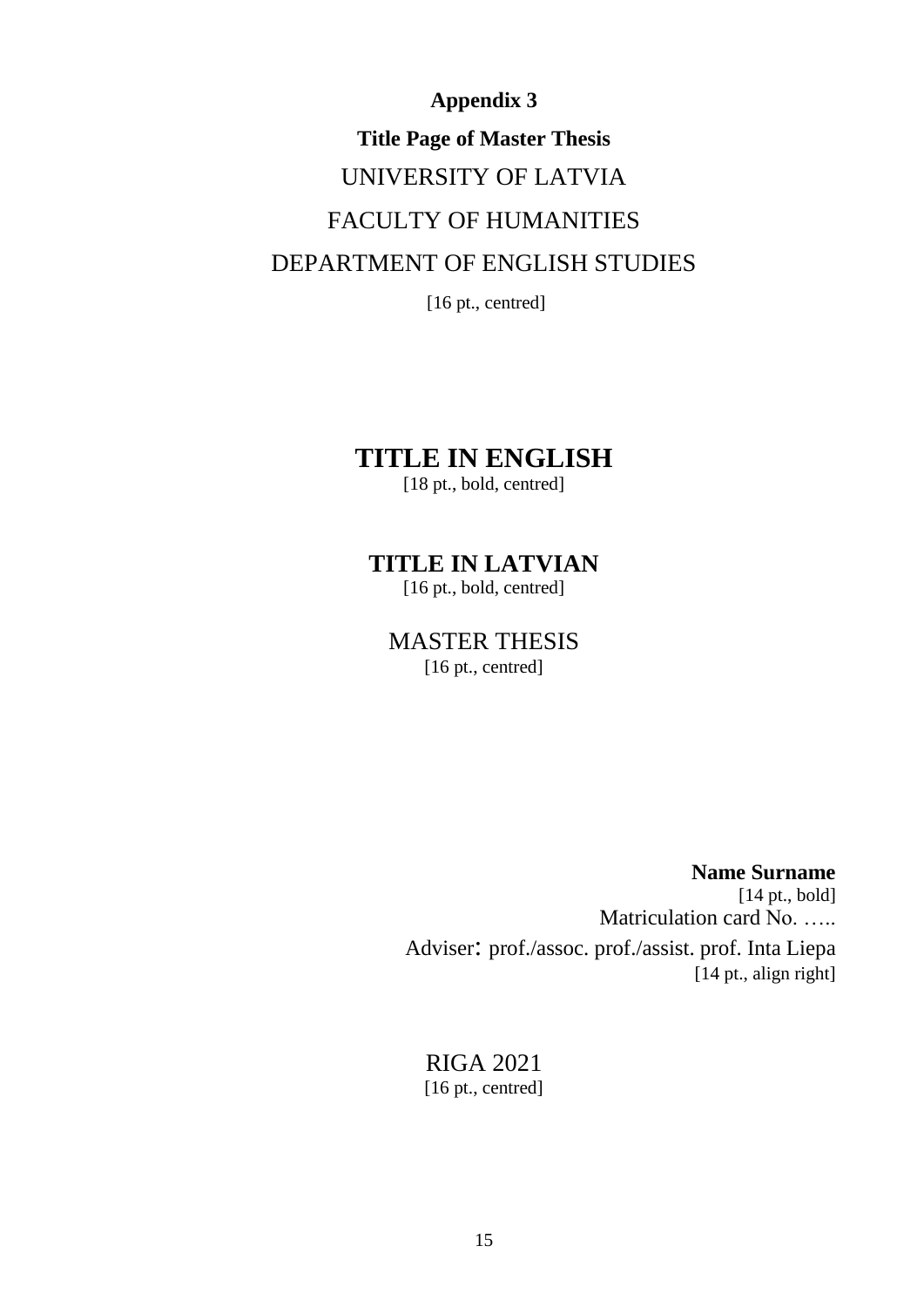## **Appendix 4 Contents Page (created automatically)**

## **Contents**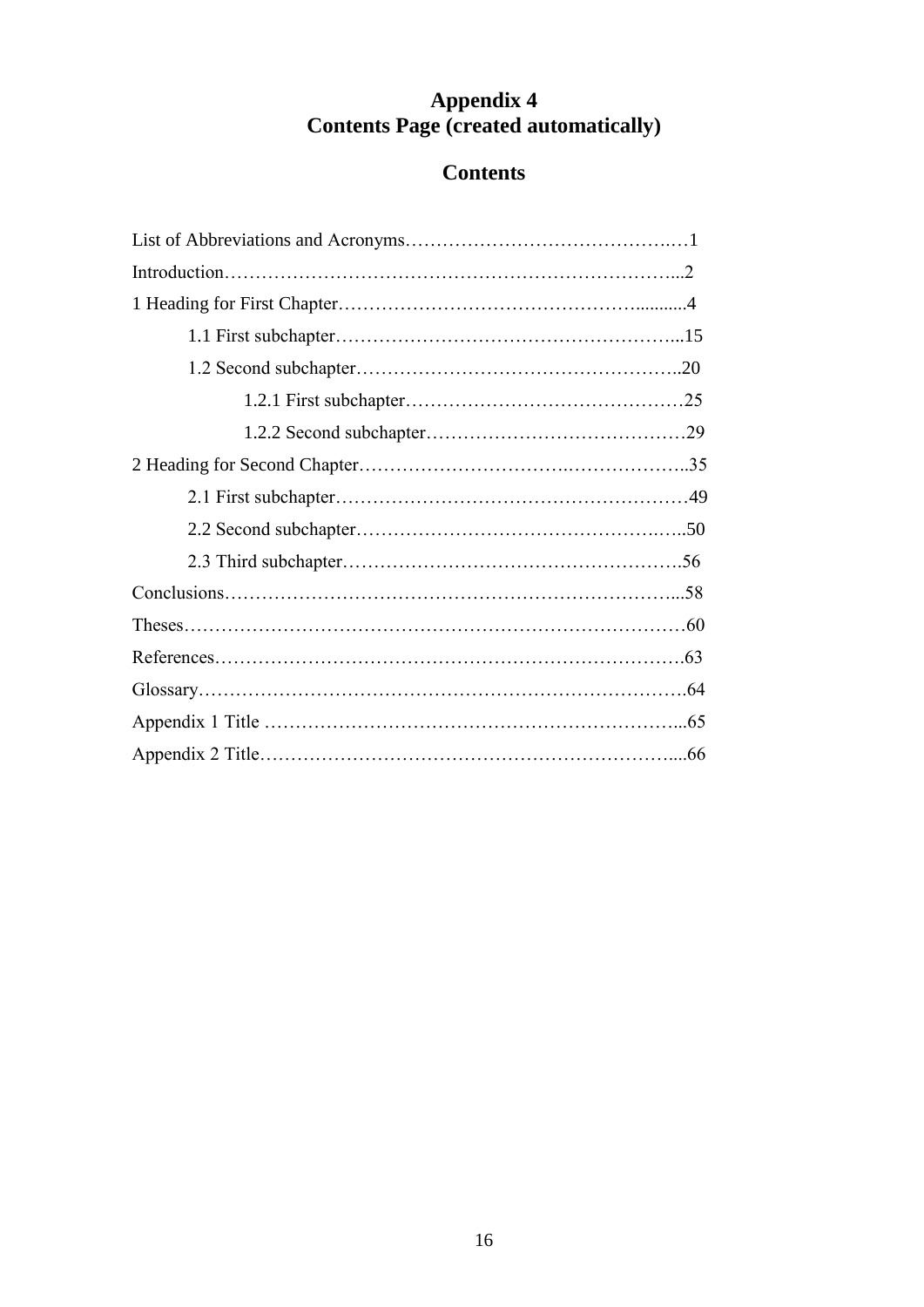# **Appendix 5 Dokumentārā lapa**

Maģistra darbs "Nosaukums angļu valodā" (Nosaukums latviešu valodā) izstrādāts LU Humanitāro zinātņu fakultātē.

Ar savu parakstu apliecinu, ka pētījums veikts patstāvīgi, izmantoti tikai tajā norādītie informācijas avoti un iesniegtā darba elektroniskā kopija atbilst izdrukai.

Autors: Ieva Kalna *I.Kalna* 15. 05. 2021.

Rekomendēju/nerekomendēju darbu aizstāvēšanai

Vadītāja: profesore Dr.Philol. Inta Kalniņa *I.Kalnina* 15. 05. 2021.

Recenzents: docents Dr.Philol. Jānis Bērziņš

Studiju metodiķe: Ineta Bērziņa *I.Berzina* 20. 05. 2021.

Darbs iesniegts Anglistikas nodaļā 20. 05. 2021. Darbu pieņēma:

Darbs aizstāvēts maģistra gala pārbaudījuma komisijas sēdē 2021. gada…… jūnijā, prot. Nr. ….., vērtējums ………………..

Komisijas sekretāre: lektore Anda Kociņa *A.Kociņa*